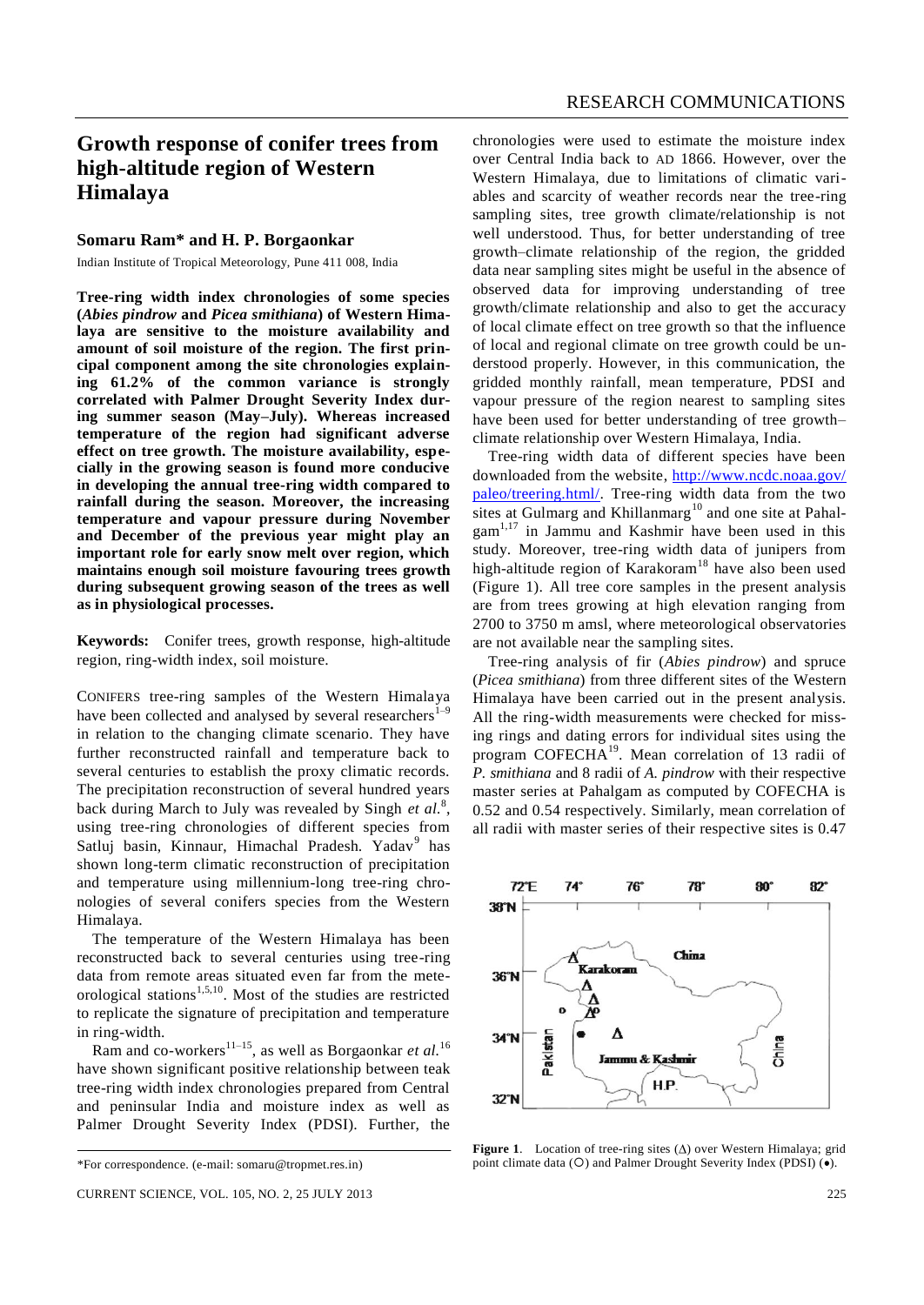## RESEARCH COMMUNICATIONS

(Khillanmarg, 10 radii of *A. pindrow*), and 0.54 (Gulmarg, 13 radii of *A. pindrow*). Such high correlation at high-altitude reveals good dating control among the ringwidth data and representing the common signal in the ring-width data, i.e. climate.

Tree-ring index chronology was prepared using the ARSTAN program<sup>20</sup> by removing growth trends. Twostep detrending methods were applied to raw ring-width measurement series of each tree core sample for each site. First, a linear or negative exponential growth curve was used to remove age-related growth trend. Then the detrended series were again filtered with a spline of 35 years length with 50% frequency response cut-off to remove the varying proportions of the low-frequency variations in all the series. The spline length was selected to maximize the correlation among the site chronologies. Tree-ring indices were prepared for each series by taking the ratio of the measurements and fitted values in each year; the indices were then prewhitend using an autoregressive model selected on the basis of the minimum Aaike criterion. All the series from individual site were combined to prepare mean chronology using biweight robust estimation<sup>20</sup>. In spite of long distance and different slope orientations, these chronologies are significantly correlated each other in the range 0.29–0.49 for the common period 1781–1980. This strong coherency between these chronologies justifies merging all samples to prepare a regional chronology.

Based on the strong relationship, we have merged ringwidth measurement series of precisely cross-dated samples from three sites. There are total 44 cores from 44 trees. Datings of growth ring sequences were re-examined using the dating quality control program COFECH $A^{19}$ . The results from COFECHA confirmed cross-dating and revealed mean correlation (0.42) for 44 core samples. The high correlation establishes the excellent cross-matching of the tree-ring width patterns and strongly indicates the presence of the common climate forcing signal in the data of tree-ring width.

To prepare a regional tree-ring chronology compatible with the regional climatic signal, similar derending method has been performed to raw ring-width data after merging from three sites (Gulmarg, Khillanmarg and Pahalgam). The detailed statistics of regional tree-ring

|  | <b>Table 1.</b> Statistics of the regional tree-ring index chronology |  |  |  |
|--|-----------------------------------------------------------------------|--|--|--|
|--|-----------------------------------------------------------------------|--|--|--|

| Chronology timespan         | 1604-1982       |
|-----------------------------|-----------------|
| Mean sensitivity            | 0.093(0.114)    |
| Standard deviation          | 0.117(0.104)    |
| Lag-1 autocorrelation       | $0.444(-0.021)$ |
| Common period analysis      | 1776-1980       |
| Common variance             | 0.224(0.219)    |
| Signal-to-noise ratio       | 6.36(6.16)      |
| Expressed population signal | 0.864(0.860)    |
|                             |                 |

Values within parenthesis are with autoregressive modelling.

index chronology using ARSTAN is shown in Table 1. Generally, high mean sensitivity (MS), standard deviation (SD), expressed population signal (EPS) and signal-tonoise ratio (SNR) indicates the strong environmental influence on tree growth<sup>21</sup>. Table 1 shows that  $MS$ increased but SD, common variance, EPS and SNR decreased slightly in residual chronology. The results show that standard chronology is a better environmental indicator than residual chronology due to persistent of lag-1 auto-correlation (0.44; Table 1) in the series. Therefore, we focused on standard chronology in tree-growth environment relationship analysis.

Similarly, mean correlation of all 31 radii of 26 juniper trees from a valley (valley 1), 38 radii of 24 trees very close to valley 1, 37 radii of 28 juniper trees from another valley (valley 2) and 25 radii of 20 Turkestan juniper trees located in valley 2 of the Karakoram range<sup>18</sup> with master series of their respective sites computed using COFECHA is 0.634, 0.521, 0.670 and 0.461 respectively. Similar detrending method has been performed for each site to prepare the tree ring-width index chronology as mentioned above.

Statistics of the chronologies (not shown) reveals the reliability for dendroclimatic potential<sup>18,22</sup>. Based on the relationship among the site chronologies of Karakoram region, which ranges from 0.31 to 0.64 during 1593– 1993, a regional chronology has been prepared by taking the mean chronology of all the sites from Karakoram range. This was compared with a regional tree-ring chronology prepared from Kashmir valley to see the longterm variations in ring-width patterns over Western Himalaya (Figure 2). Time series of the chronology from two distinct locations (Kashmir and Karakoram) has been shown during 1609–1982 (Figure 2 *a*). The smoothed line in Figure 2 *b* shows the 30 year cubic smoothing spline fit. Principal component analysis for the common period has been performed for further analysis between regional chronologies of two sites.

The scarcity of close weather records at tree-ring sampling sites makes it difficult to calibrate tree-ring data against climate data, especially precipitation because of high variability in the mountain ranges. Due to lack of meteorological stations near the sampling sites at highaltitude, the monthly rainfall, mean temperature and vapour pressure data of two grid points (34.75°N, 73.25 °E, 2552 m amsl; 34.75 °N, 74.25 °E, 3038 m amsl) were obtained from the Climate Research Unit  $(CRU)^{23}$ . A regional series of rainfall and temperature was prepared by merging two gridded datasets so that more reliable data can be used in establishing the relationship between tree growth and climate.

The gridded data are representative of meteorological station near the sampling sites in the absence of observed data. Therefore, the longest period and more reliable data of rainfall and temperature of the surrounding area near the sampling sites were used. PDSI  $(1870-2002)^{24}$  has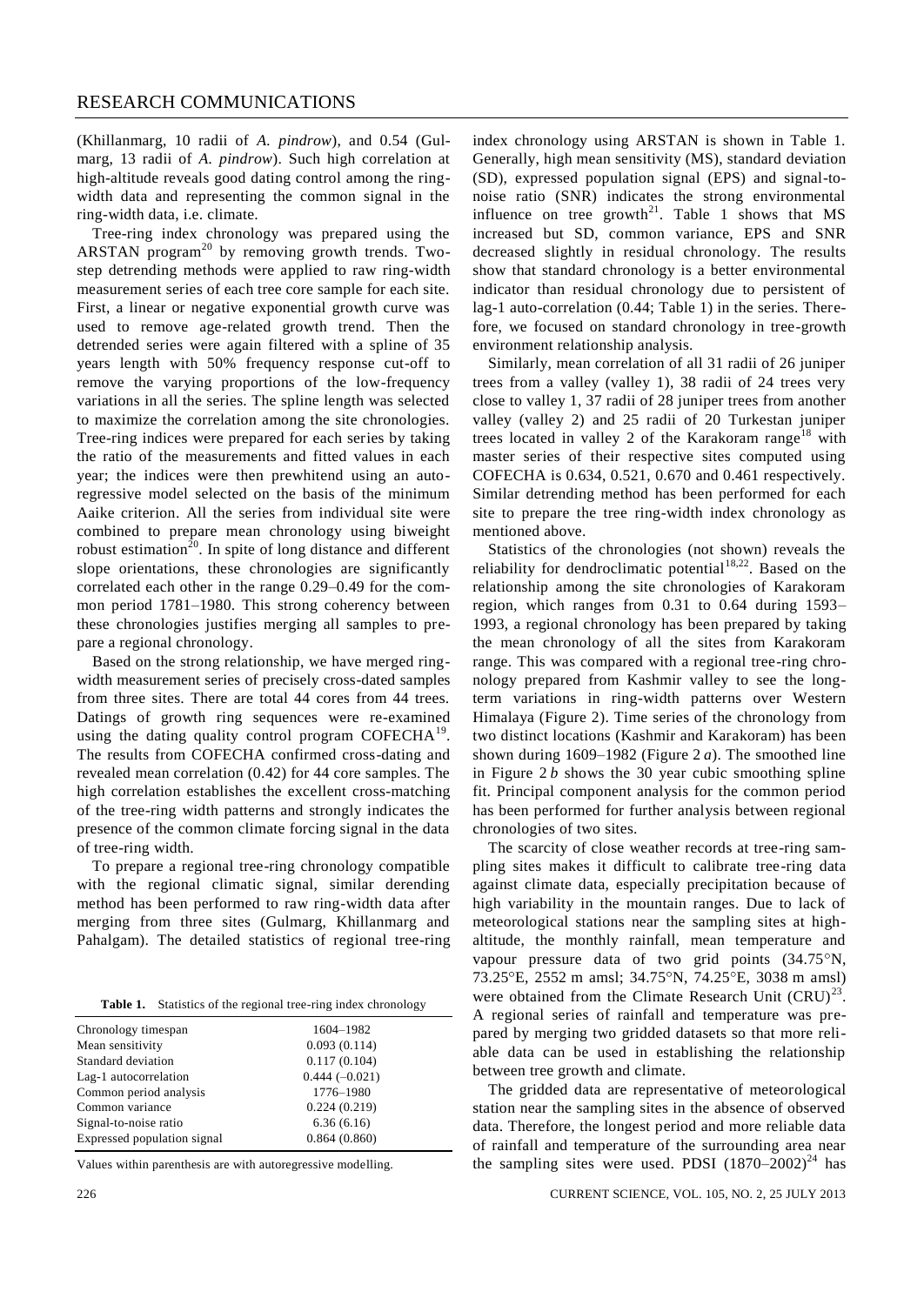

**Figure 2.** *a*, The regional tree-ring chronology of Kashmir (--) and Karakoram (-- $\blacksquare$ --) in Western Himalaya. *b*, Tree-ring chronology of Kashmir (solid smooth line) and Karakoram (dotted line) after cubic smoothing spline fit of 30 years.

|  |  | <b>Table 2.</b> Statistics of monthly regional climate |  |
|--|--|--------------------------------------------------------|--|
|--|--|--------------------------------------------------------|--|

|             |           |         | 2         | 3         | $\overline{4}$ | 5         | 6       |           | 8       | 9       | 10      | 11       | 12         |
|-------------|-----------|---------|-----------|-----------|----------------|-----------|---------|-----------|---------|---------|---------|----------|------------|
| RF          | X         | 65.2    | 67.5      | 86.7      | 72.6           | 54.1      | 60.5    | 87.3      | 109.2   | 60.3    | 28.9    | 16.3     | 27.9       |
|             | Sd        | 45.3    | 45.6      | 58.7      | 44.1           | 36.8      | 42.2    | 60.0      | 76.1    | 43.0    | 32.2    | 22.7     | 31.4       |
|             | Tr        | $-0.14$ | 0.20      | $0.57***$ | $0.31*$        | 0.16      | 0.07    | $0.70***$ | 0.23    | $-0.06$ | 0.03    | 0.12     | $0.22*$    |
| Tm          | X         | $-2.6$  | $-1.8$    | 2.6       | 7.9            | 12.0      | 16.1    | 17.5      | 16.9    | 14.0    | 9.7     | 4.8      | 0.2        |
|             | Sd        | 1.6     | 1.7       | 1.4       | 1.3            | 1.4       | 1.0     | 1.0       | 0.8     | 1.0     | 1.1     | 0.9      | 1.0        |
|             | Tr        | 0.00    | $0.01***$ | $0.01***$ | $0.01***$      | 0.00      | $-0.00$ | $-0.00$   | $-0.00$ | 0.00    | 0.00    | $0.005*$ | $0.009***$ |
| <b>PDSI</b> | X         | $-0.58$ | $-0.32$   | $-0.22$   | $-0.23$        | $-0.45$   | $-0.45$ | $-0.53$   | $-0.59$ | $-0.65$ | $-0.65$ | $-0.71$  | $-0.64$    |
|             | Sd        | 2.2     | 2.2       | 2.3       | 2.4            | 2.4       | 2.4     | 2.2       | 2.3     | 2.3     | 2.3     | 2.3      | 2.2        |
| <b>VP</b>   | <b>Tr</b> | $-0.00$ | $-0.00$   | $-0.00$   | $-0.00$        | 0.00      | 0.00    | $-0.00$   | 0.00    | $-0.00$ | $-0.00$ | $-0.00$  | $-0.00$    |
|             | X         | 1.5     | 1.5       | 2.5       | 4.0            | 4.7       | 6.1     | 9.9       | 10.6    | 6.3     | 3.4     | 1.9      | 1.4        |
|             | Sd        | 0.4     | 0.5       | 0.5       | 0.7            | 0.6       | 0.7     | 0.9       | 1.1     | 0.8     | 0.7     | 0.4      | 0.4        |
|             | Tr        | 0.00    | 0.00      | $0.003*$  | $0.01***$      | $0.01***$ | 0.00    | 0.00      | 0.00    | 0.00    | 0.00    | $0.002*$ | $0.002**$  |

1, January; 2, February; 3, March; 4, April; 5, May; 6, June; 7, July; 8, August; 9, September; 10, October; 11, November; 12 , December; Tr, Trend in mm/year for rainfall and °C/year for temperature; X, Mean; Sd, Standard deviation; RF, Rainfall; Tm, temperature; PDSI, Palmer Drought Severity Index; Vp, Vapour pressure. \*Significant at 5% level; \*\*Significant at 1% level and \*\*\*Significant at 0.01% level.

also been used for the tree growth–climate relationship. The nearest grid point data  $(33.75\textdegree N, 73.75\textdegree E)$  of PDSI, having the longest and continuous records of the region have been used in tree growth–climate relationship. The statistics of regional data is shown in Table 2 on a monthly scale. Climatic diagram of the regional data is shown in Figure 3. Correlation analysis has been carried out between the first principal component (PC1) and climatic variables using the program DendroClim 2002 (ref. 25; Figure 4).

Figure 2 *a* and *b* reveals the variation in ring-width index chronology prepared from Jammu and Kashmir,

and the adjacent area of Karakoram. The correlation coefficient between the two series is 0.24 from 1609 to 1980, showing significance at 0.1% level (Figure 2 *a*). The smoothed line in Figure 2 *b* shows the 30 year cubic smoothing spline fit. Except AD 1816–1846, both series are well matched during the entire period. The correlation coefficients during 1609–1815 and 1847–1980 are 0.36 and 0.60 respectively (significant at 0.1% level; Figure 2*b*). The poor replication during early part of the chronology might be responsible for low correlation. However, both the series show uniform growth behaviour over the region. There are some differences in magnitude, but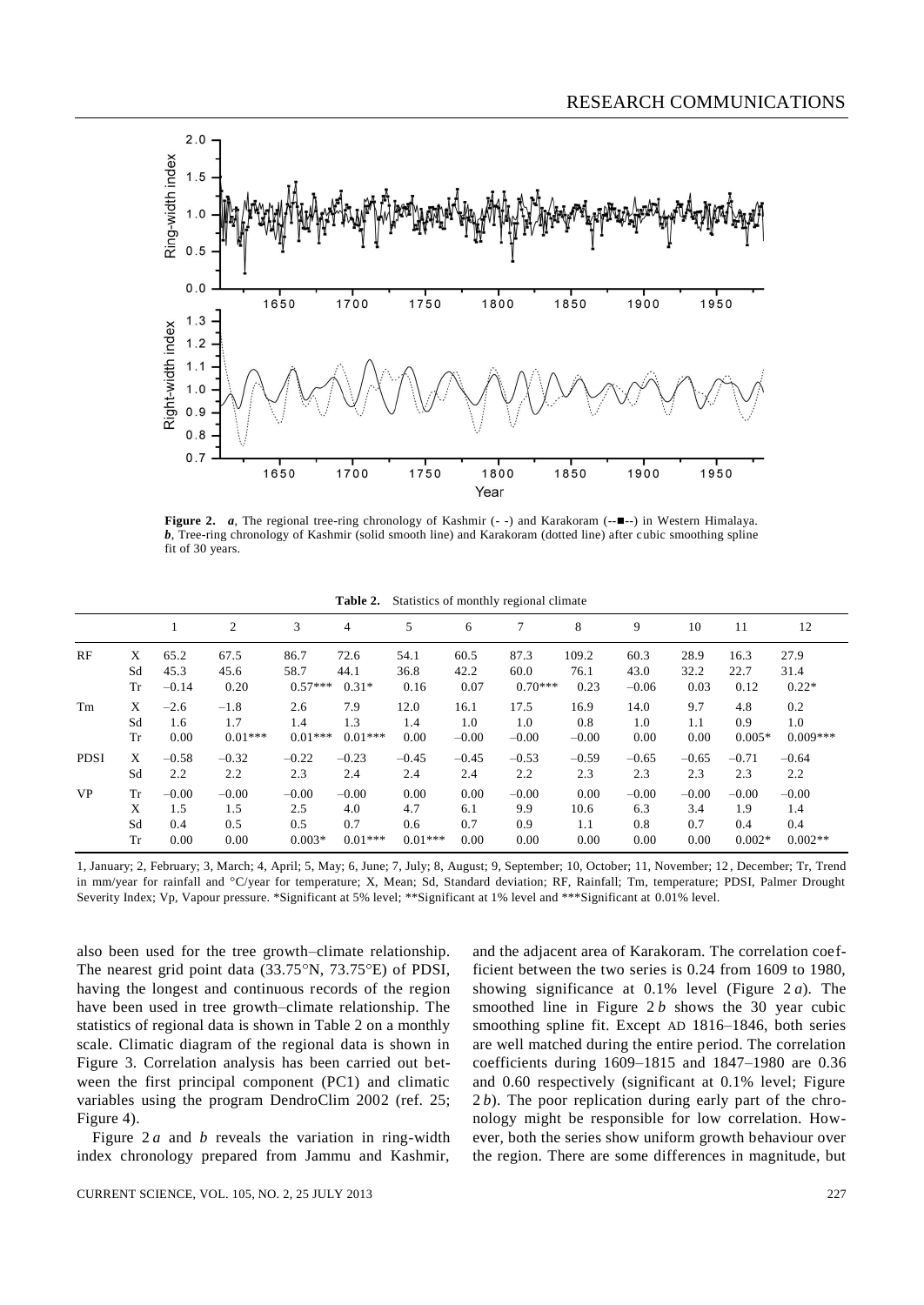## RESEARCH COMMUNICATIONS

both series showed almost similar patterns during the entire period (Figure 2 *b*). The strong relationship between these two series shows that there is common forcing in ring-width variations, i.e. climate influencing tree-growth pattern over the wide area of Western Himalaya. PC1, which explained 61.2% of the common



**Figure 3.** Long-term variation of regional rainfall and temperature over Western Himalaya during 1901–2002.



**Figure 4.** Correlation analysis of the first principal component (PC1) using mean monthly temperature (*a*), precipitation (*b*), PDSI (*c*) and vapour pressure (*d*). Dahsed lines are 95% confidential level.

variance in the series, has been used for the present analysis (Figure 4).

The mean, standard deviation and trend/year of the regional climate data for individual months are shown in Table 2 for the common period 1901–2002. For rainfall, the significant increasing trend was observed in March, April, July and December. In case of temperature, February–April, November and December showed significant increasing trend (Table 2). For PDSI, none of the months showed significant increasing/decreasing trends (Table 2). In case of vapour pressure, the increasing trends were observed during March–May, November and December, representing climatic condition of surrounding area of the sampling sites.

Based on the long-term average of regional rainfall and temperature data, July is the hottest month  $(17.5^{\circ}C)$ , January is the coldest month  $(-2.6^{\circ}C)$  and August is wettest month (109.2 mm) over the region (Figure 3). However, this region receives less rainfall during monsoon season (JJAS) compared to rest of the country. During non-monsoon months, the region receives good amount of rainfall in the form of snow due to western disturbance (Figure 3).

The relationship for the common period (1901–1982) between PC1 and climatic variables (rainfall, temperature, PDSI and vapour pressure) was analysed from the previous October (end of previous year's growing season) to end of the current year October (end of current year's growing season) using the program DendroClim 2002 (ref. 25; Figure 4). The relationship of PC1 with seasonal climate (May–July) of rainfall, temperature, PDSI and vapour pressure (Vp) are shown in Table 3. The seasons have been made on the basis of the response given by



**Figure 5.** (Upper panel) Variation in PC1 (black solid line) and summer PDSI (black dashed line) during 1877–1980. (Lower panel) Smoothed line is a 30-year cubic smoothing spline fit.

228 CURRENT SCIENCE, VOL. 105, NO. 2, 25 JULY 2013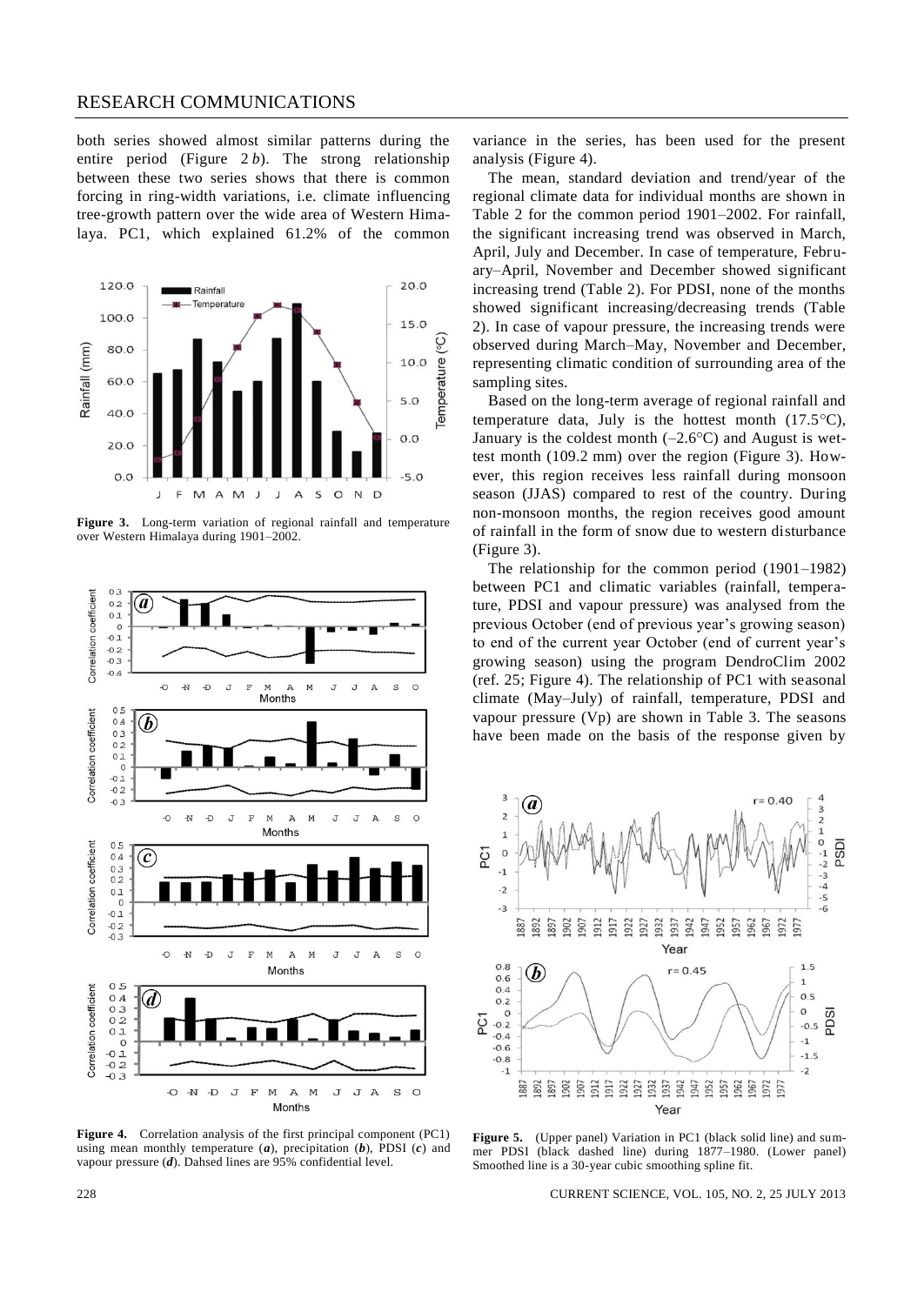

**Figure 6.** Monthly temperature variations over the region during 1901–2002. Red line represents trends in both panels.



**Figure 7.** Summer season (May–July) PDSI variations over the region. Horizontal (dashed black) line shows mean. Solid red line reveals the trend line.

monthly climatic variables (Figure  $4a-c$ ). Figure 5 (upper panel) reveals the variation in PC1 (black solid line) and summer PDSI (black dashed line) during 1877–1980. Smoothed lines are a 30-year cubic smoothing spline fit (Figure 5, lower panel). Figure 6 shows the monthly

CURRENT SCIENCE, VOL. 105, NO. 2, 25 JULY 2013 229

variations of temperature over the region during 1901– 2002. Red line represents trends in both panels.

Tree growth–climate relationship from previous year October to current year October is shown in Figure 4; the dashed lines in Figure 4 reveal 95% confidence intervals. Except April, all the months of current year show significant positive relationship with PDSI (Figure 4 *c*). Tree growth is strongly influenced by the availability of soil moisture during the growing season. It means that moisture availability plays a vital role in tree-growth processes over the region. Loss or accumulation of soil moisture may be precondition for the coming growing season of the trees<sup>13,24,26,27</sup>. Soil moisture availability during dry season is carried forward in physiological processes of the trees<sup>28,29</sup>. But in case of precipitation, only May and July revealed significant positive correlation with tree growth (Figure 4 *b*). In case of temperature, tree-ring index chronology is negatively correlated with May temperature. The increased temperature during May might reduce the availability of soil moisture by increas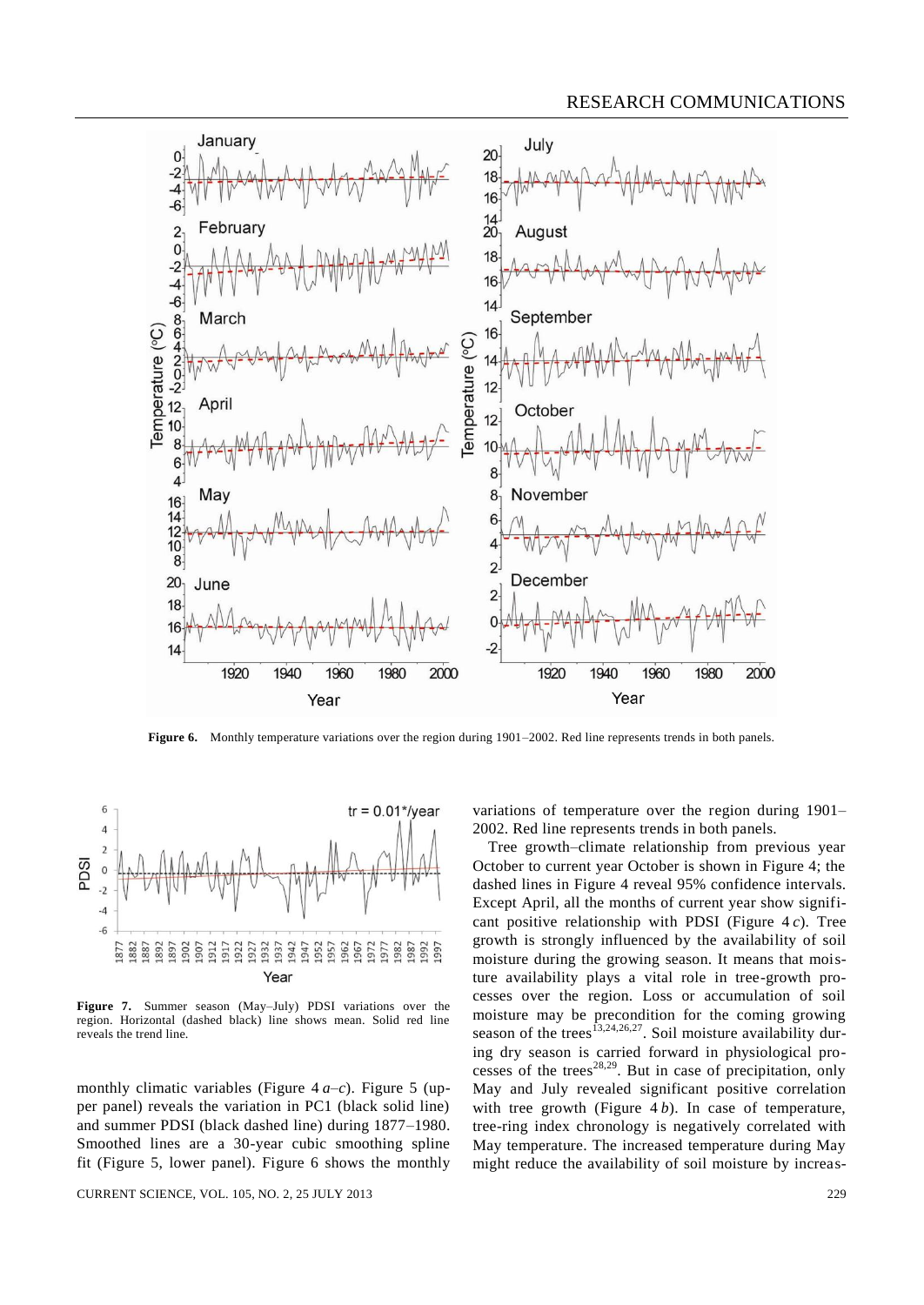ing potential evapotranspiration resulting in moisture stress condition, which is not found to be conducive for the growth of trees.

Higher temperature and vapour pressure during November and December of the previous year might increase the capability of the roots to absorb water and nutrients from the soil. The winter month temperature significantly increases compared to summer (Table 2), as shown by  $Ram<sup>15</sup>$ . The relationship between tree growth and winter temperature reveals that Himalayan trees might carry significant amount of photosynthesis during warm period, which is used for the subsequent growing season of the trees. The results are consistent with the finding of Yadav *et al.*<sup>30</sup>. Also, the increasing temperature during winter months (Figure 6) might be responsible for early snow melt over the region, which maintains enough soil moisture during subsequent growing seasons. PDSI also reveals increasing trend over the region, which is significant at 5% level (Figure 7).

Based on the response given by climatic variables to tree growth, seasonally averaged climatic variables might be more useful than single-month climatic variables. The correlation coefficients (CCs) for the common period 1901–1980 were computed between PC1 and rainfall, temperature, PDSI and vapour pressure of the region during summer season (May–July; Table 3). Except vapour pressure, all parameters are significantly correlated with PC1. CC between PC1 and rainfall, temperature and PDSI is 0.33,  $-0.30$  and 0.42 respectively, showing statistical significance at 1%, 1% and 0.1% level respectively

**Table 3.** Correlation coefficients between the first principal component (PC1) and RF, Tm, PDSI and Vp during summer season for the common period 1901–1980

|                 | RF       | Tm        | <b>PDSI</b> | Vp   |  |
|-----------------|----------|-----------|-------------|------|--|
| PC <sub>1</sub> | $0.33**$ | $-0.30**$ | $0.42***$   | 0.16 |  |

\*\*Significant at 1% level; \*\*\*Significant at 0.1% level.



**Figure 8.** The 31-year sliding correlation between PC1 and summer PDSI for the common period 1877–1980. Correlation coefficients are plotted against the central year of the 31-year period. Dashed lines are significant at 5% level.

(Table 3). There is a strong significant positive correlation between PC1 and PDSI (Table 3). This means that tree growth over the region is modulated by the availability of soil moisture of the region.

Moreover, to compute the temporal stability between PC1 and PDSI, a 31-year sliding window has been performed during the entire period 1877–1980, and CCs are plotted against the central year of the 31 year period (Figure 8). It can be seen from Figure 8 that PC1 is more stable with PDSI from 1901 to 1962, which is significant at 5% level. This means that soil moisture availability of the region has a significant role in the development of annual ring-width patterns. However, the increased temperature is not found conducive for the growth of trees during summer season. It accelerated the deficit of soil moisture by enhancing evapotranspiration, whereas moisture availability during summer season (May–July) plays a vital role in tree growth over the region (Table 3, Figures 5 and 7). This means that the increasing/decreasing soil moisture might have influence on tree growth pattern. Tree growth is highly sensitive to PDSI compared to rainfall during summer seasons. It is well correlated with PDSI on monthly and seasonal basis (Figures 4 *c* and 5). This result indicates the potential of PDSI reconstruction as an indicator of soil moisture variation over the region, as described by Mika et al.<sup>31</sup>.

In Figure 5 (lower panel), the smoothed line reveals 30 year cubic smoothing spline fit. It is well matched during the entire period, showing almost similar pattern. The CC between PC1 and summer PDSI is 0.45 (significant at 0.01% level; lower panel, Figure 5). These results reveal that trees growing in the same region but at different locations might have been controlled by summer season moisture availability. The influence of PDSI on conifer ring-width is more pronounced over the region. Overall, PDSI revealed significant positive correlation with conifer trees over Western Himalaya during summer season, as supported by Cook *et al*. 32 .

This analysis shows that PDSI has a significant role in the development of annual tree growth pattern over Western Himalaya. Tree growth in this area is largely modulated by the regional moisture availability in and around the sampling sites. Besides, there is opposite phase in relationship between PC1 and PDSI during some years, indicating additional disturbance of biotic and abiotic factors influencing tree growth over the region, which makes it difficult to understand the interaction between tree growth and climate. Therefore, it is necessary to explore tree growth relationship with a variety of climate parameters to understand the complex relationship between tree growth and climate variability. A good network of tree-ring data from Western Himalayan region is required for better understanding of tree growth– climate relationship. This proxy record climate may give a better idea to study the long-term soil moisture variability on different timescales; and to describe the wet and